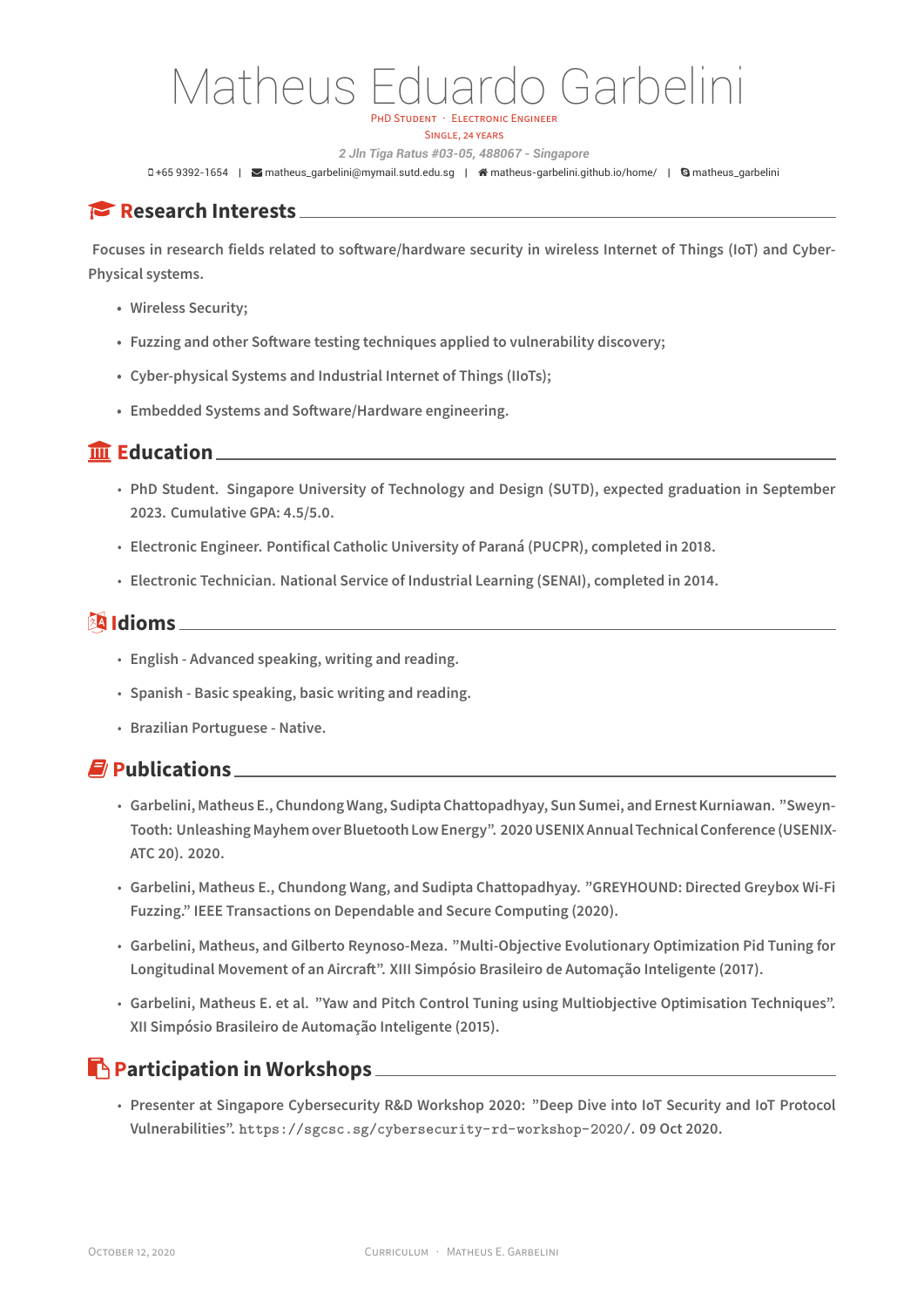#### **Experience**

| <b>SUTD - ASSET Research group</b>                                                          | <b>Singapore</b>              |
|---------------------------------------------------------------------------------------------|-------------------------------|
| PHD STUDENT - RESEARCH ON WIRELESS SECURITY RELATED PROJECTS WITH THE GOAL TO DESIGN NEW    |                               |
| TECHNOLOGIES TO IMPROVE THE CURRENT STATE OF INTERNET OF THINGS NETWORK SECURITY AND        | 2019 - Ongoing                |
| ULTIMATELY ENABLE AUTOMATED LOW-LEVEL WIRELESS SECURITY TESTING TO BE VIABLE.               |                               |
| <b>Lactec - Electronic Department</b>                                                       | Prado Velho, Curitiba, Paraná |
| <b>INTERN - WORKED IN THE DEVELOPMENT OF A HARDWARE PLATFORM FOR ELECTRONIC AUTOMOTIVE</b>  |                               |
| INJECTION SIMULATION; RESPONSIBLE FOR SOFTWARE ARCHITECTURE ON LINUX PLATFORM AND           | 2017 - 2018                   |
| DEVELOPMENT OF BACK-END AND FRONT-END FOR LOCAL SERVER IN A POWER QUALITY ANALYZER PROJECT; |                               |
| DEVELOPMENT OF HARDWARE AND SOFTWARE FOR PYROMETER WIRELESS COMMUNICATION SYSTEM.           |                               |
| <b>Zulgg Tecnologias S/A</b>                                                                | Águas Belas, São José dos     |
|                                                                                             | Pinhais, Paraná               |
| INTERN - DEVELOPMENT OF EMBEDDED SOFTWARE, HARDWARE AND WEB SERVICES IN APPLICATIONS FOR 3D |                               |
| PRINTER, INDUSTRY 4.0 (PLC, REMOTES, SUPERVISORY SYSTEMS AND RELATED HARDWARE) USING ARM,   | $2016 - 2017$                 |
| ESP8266, ESP32 MICROCONTROLLERS AND EMBEDDED LINUX PLATFORMS; DEVELOPMENT OF MOBILE AND     |                               |
| DESKTOP APPLICATIONS USING C# AND WEB TECHNOLOGIES SUCH AS NODEJS, CORDOVA AND NWJS.        |                               |

**P** Fellowships and Awards.

- **Discoverer of several wireless vulnerabilities in popular Wi-Fi and Bluetooth Low Energy IoT Chipsets. A total of 23 Common Vulnerabilities and Exposures (CVEs) were issued as of October 2020 for a range of IoT semiconductor vendors such as Texas Instruments, Espressif Systems, Cypress, NXP, Microchip, Dialog Semi., STMicroelectronics, ON Semi. and Telink Semi.: http://asset-group.github.io/disclosures/sweyntooth/, https://github.com/Matheus-Garbelini/esp32\_esp8266\_attacks.**
- **SweynTooth research received attention from regulatory government agencies such as CSA Singapore, Health Science Authority (HSA) Singapore, Department [of Homeland Security \(DHS\) USA and Food and Drug Admin](http://asset-group.github.io/disclosures/sweyntooth/)[istrations \(FDA\) which published instructions to affected wireless](https://github.com/Matheus-Garbelini/esp32_esp8266_attacks) product vendors & critical infrastructure.**
- **Research featured in Wired, Science Magazine and many other news articles. Furthermore, Cyber Security Agency of Singapore (CSA) congratulated research outcome in honourable post: https://www.linkedin.com/feed/update/urn:li:activity:6689492842139783168/.**
- **Acknowledged by Medtronic as outstanding research contributor: https://global.medtronic.com/xg-en/ product-security/outstanding-research-contributors.html**
- **[Upcoming 5G security research founding granted by National Cybersecurity R&D \(NCR\) Pro](https://www.linkedin.com/feed/update/urn:li:activity:6689492842139783168/)gramme.**
- **[Awarded by Espressif Systems with a 2200\\$ Bug Bounty for discovering a critical Wi-Fi vulnerability in their](https://global.medtronic.com/xg-en/product-security/outstanding-research-contributors.html) wireless System-on-chips (ESP32, ESP8266) named Zero PMK Installation (CVE-2019-12587).**
- **Awarded with PUCPR Marcelino Champagnat award for best student in Electronic Engineering class of 2018 and PUCPR Deans's list of 2017 for remarkable academic performance.**
- **PUCPR Research scholarship: Hardware and software development of content-centric wireless nodes using LoRa and Xbee radio modules.**
- **CnPq Research scholarship with 2 published short papers at Brazilian Symposium on Intelligent Automation (2015 and 2017) in the field of evolutionary multi-objective optimization.**
- **PUCPR Mobile Robotics Team Fellowship: Leading electronic designer (2016 2018) in development of Hardware and firmware of motor control boards for demanding DC motors used in combat robots; Participated in robot competitions and related events.**